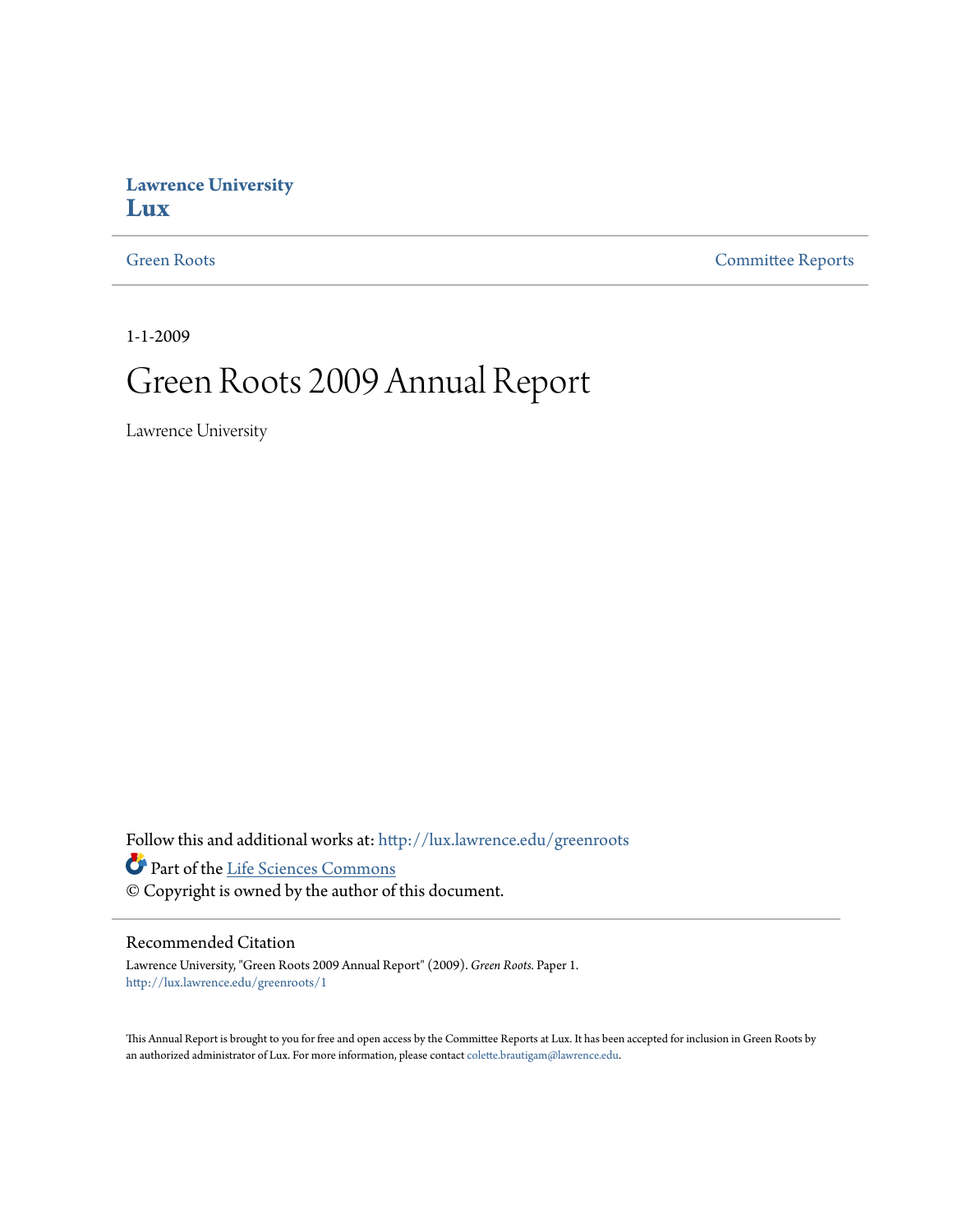

**2008-09 Report on Activities**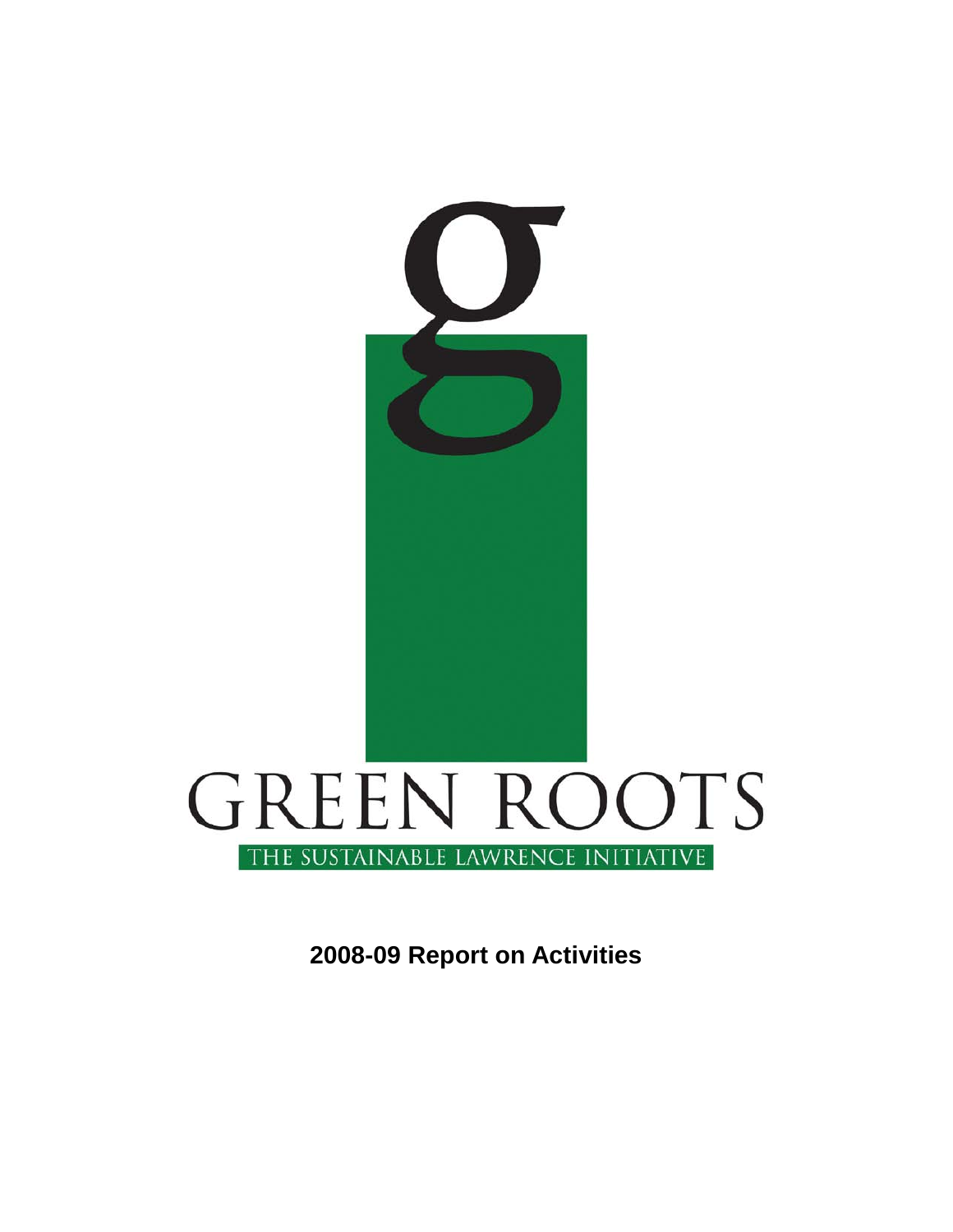# **Introduction:**

Green Roots: The Sustainable Lawrence Initiative was launched officially at the Matriculation Convocation on September, 25 2008. The goal of the initiative is to focus the attention of the university at large on issues pertaining to sustainability. To that end a committee was formed and charged with task of coordinating university operations and programming related to sustainability.

# **Membership:**

Because the GR initiative is campus wide, representation from all divisions of the college, non-teaching faculty, and two LUCC appointed students were included. The committee for 2008-09 consisted of the following members:

Jeff Clark (Geology and Environmental Studies) \* Andrew Knudsen (Geology and Environmental Studies)\*\* Monica Rico (History and Environmental Studies)\*\* Stewart Purkey (Education and Environmental Studies) Andy Mast (Conservatory) Rob Neilson (Art)\*\*\* Julie Fricke (Librarian) Nancy Trusedell (Dean of Students and Vice President for Student Affairs) Jess Vogt (Greenfire; LU 2009) Vince Dyer (LUCC; LU 2010) Syed Abbas (LUCC; LU 2010)\*\*\*

\*Faculty Associate to the President \*\* Co-chair \*\*\*Term I only

For the 2009-10 academic year Brit Oleson (LU 2010) will replace Jess Vogt as the Greenfire student representative, Jason Brozek (Government) will replace Stewart Purkey and Dan Meyer (Director of Facilities Services) will be added ex-officio.

# **Mission Statement:**

The first goal of the committee was to define a mission statement which would guide our work.

This is a critical moment in the Earth's history. Though reasonable people may debate the causes and disagree about what is to be done, there is little doubt that humanity faces significant, global environmental problems affecting the quality and sustainability of human, and non-human, life on this planet. At such an historical moment, Lawrence and other institutions of higher education have an obligation to respond. Therefore, Lawrence University is launching Green Roots, a two-year long environmental initiative that will establish the framework within which we will initiate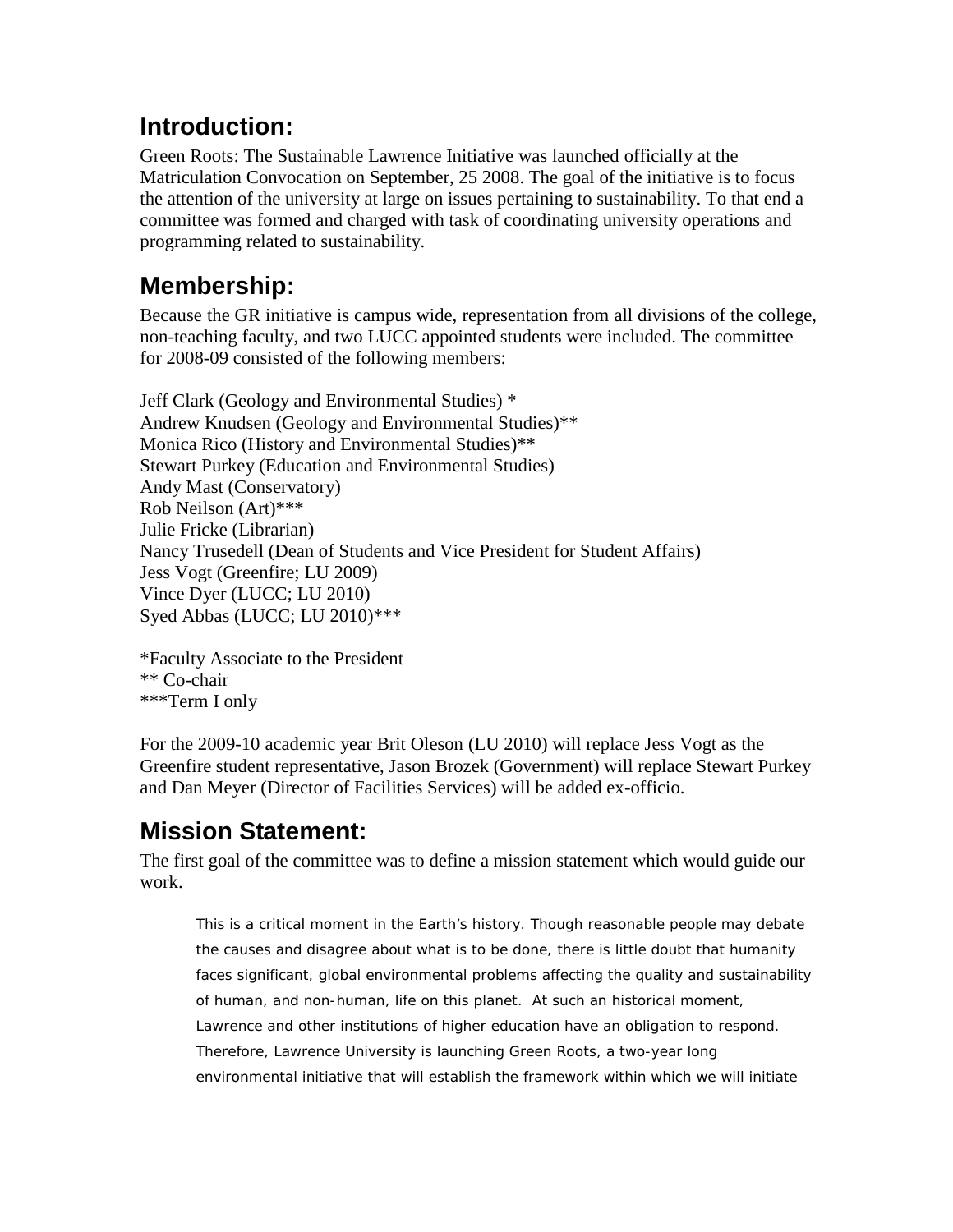specific institutional policies and procedures to "green" the Lawrence campus and cultivate the habits of mind and disposition that lead to care of the Earth.

As we embark on this campaign, we want to emphasize that the complexity of the environmental problems we face (e.g., resource depletion, soil erosion, global warming, species extinction, environmental degradation) demand careful study and analysis of the issues, creativity in seeking solutions and common ground with those whose perspectives differ, and, of course, critical and imaginative thinking – all of which are fostered in the liberal arts. Care of the Earth, therefore, begins, as it must at a university, with the disciplined study of the liberal arts necessary to ecological intelligence and the commitment to living in an environmentally sustainable manner.

Care of the Earth, as poet and novelist, Wendell Berry, reminds us, also begins with care of the places where we live and work. These are the places, the cultural and geographical landscapes, that shape us as individuals and as peoples, and in which we sink roots that nourish and sustain us. It follows, as the philosopher Nel Noddings argues, that responsible global, as well as local, citizenship demands an understanding of and sympathy for people's attachment to place. Responsible citizenship also requires, we would add, that we act in a manner that cares for the places in which we, and others, live and work. Hence, the hallmark of an educated person in the 21st Century must be knowledge of the places we call home, an awareness of their interconnectedness, and an acceptance of our civic duty to act in ways that protect their wellbeing. This too, we believe, must be inherent in the study of the liberal arts at Lawrence.

Care of the Earth requires that we approach the natural world with the same sense of wonder that famed biologist, Rachel Carson, wished could be the gift to every child as an "unfailing antidote against the boredom and disenchantment of later years, the sterile preoccupation with things that are artificial, the alienation from the sources of our strength." A sense of wonder, moreover, that can be the source of the hope and optimism with which we work to protect the environment. This sense of wonder must infuse our scholarly and artistic endeavors and, indeed, become characteristic of a liberal arts education at Lawrence.

Care of the Earth, then, requires rigorous, scholarly exploration of environmental issues, a placed-based education, and the nurturing of wonder and delight in the natural, and human-made, world. At the same time, care of the Earth cannot happen if we do not translate knowledge into action, attitudes into behavior. In this we are guided by Aldo Leopold who reminds us, by his life as well as his writings, that the "land ethic" essential to our survival is expressed by what we do in the world, and not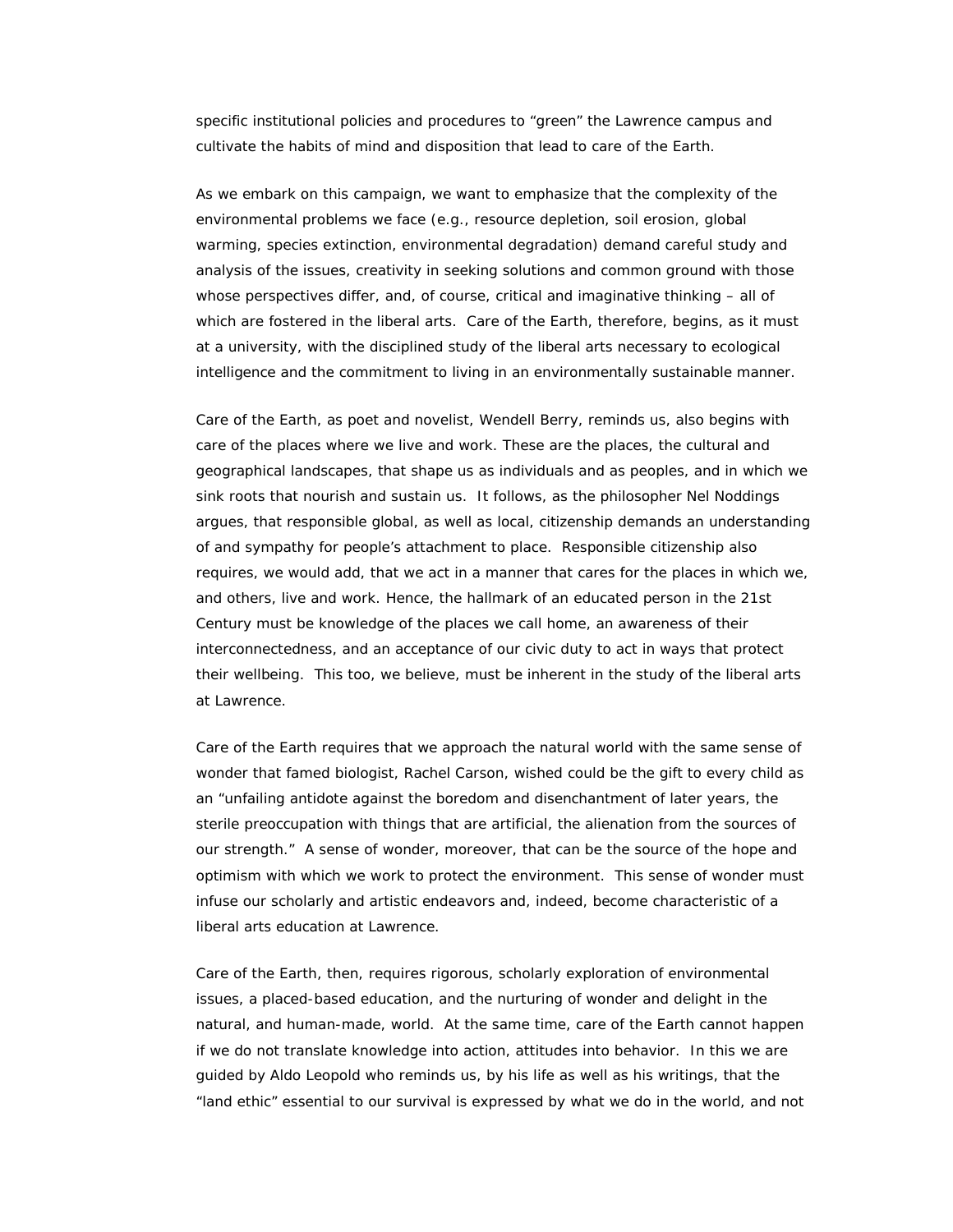simply by what we know or profess. All of this, therefore, will underlie Green Roots at Lawrence throughout the next two years.

As part of this process, we will implement a variety of curricular and co-curricular projects across the natural and social sciences, humanities and fine arts; sponsor public events addressing environmental themes and issues; establish links with other institutions and organizations that have similar commitments to environmental stewardship; and seek ways to conserve resources and reduce Lawrence's environmental impact. Our intent is that Green Roots will spread throughout the Lawrence community and to all aspects of campus life, including student groups and activities, intercollegiate athletics, artistic endeavors and performances, the preservation and maintenance of college grounds and buildings, and our relationships with the local community.

Although the next two years will witness an intense, campus-wide focus on the environment, we recognize that this is simply the beginning of an on-going process of liberal education at Lawrence that prepares our graduates to sink deep, green roots in their communities and commits them to environmental stewardship wherever they call home.

# **Summary of 2008-09 Year:**

With guiding principles in place, the committee conducted a comprehensive review of university operations in the eight major areas; Water, Food, Buildings, Curriculum, Energy, Waste and Recycling, and Transportation. Within each of these areas the committee worked to identify and prioritize opportunities. What follows is a summary of our findings and future recommendations. Note that the committee does not intend to take credit for all of what follows. Rather, in our efforts to coordinate sustainability efforts and to publicize those, we present all activities of which we are aware in each of the focus areas. In many instances Green Roots worked in collaboration with existing campus groups like Facilities Services, ITS, Dining Services, Greenfire, LUCC Committee on Environmental Responsibility, Communications, and Admissions.

## *Water*

Water use on campus is dominated by residential, dining, and grounds keeping. To date no conservation practices or policies are in place. A new dining and food prep facility with modern appliances should help reduce the amount of water used to prepare and deliver food. Dining services agreed not to use bottled water in catering, but followthrough has been uneven. This is something to pursue with Bon Appétit (BA) next year. The committee was very pleased with BA's willingness to work with us on this and other initiatives.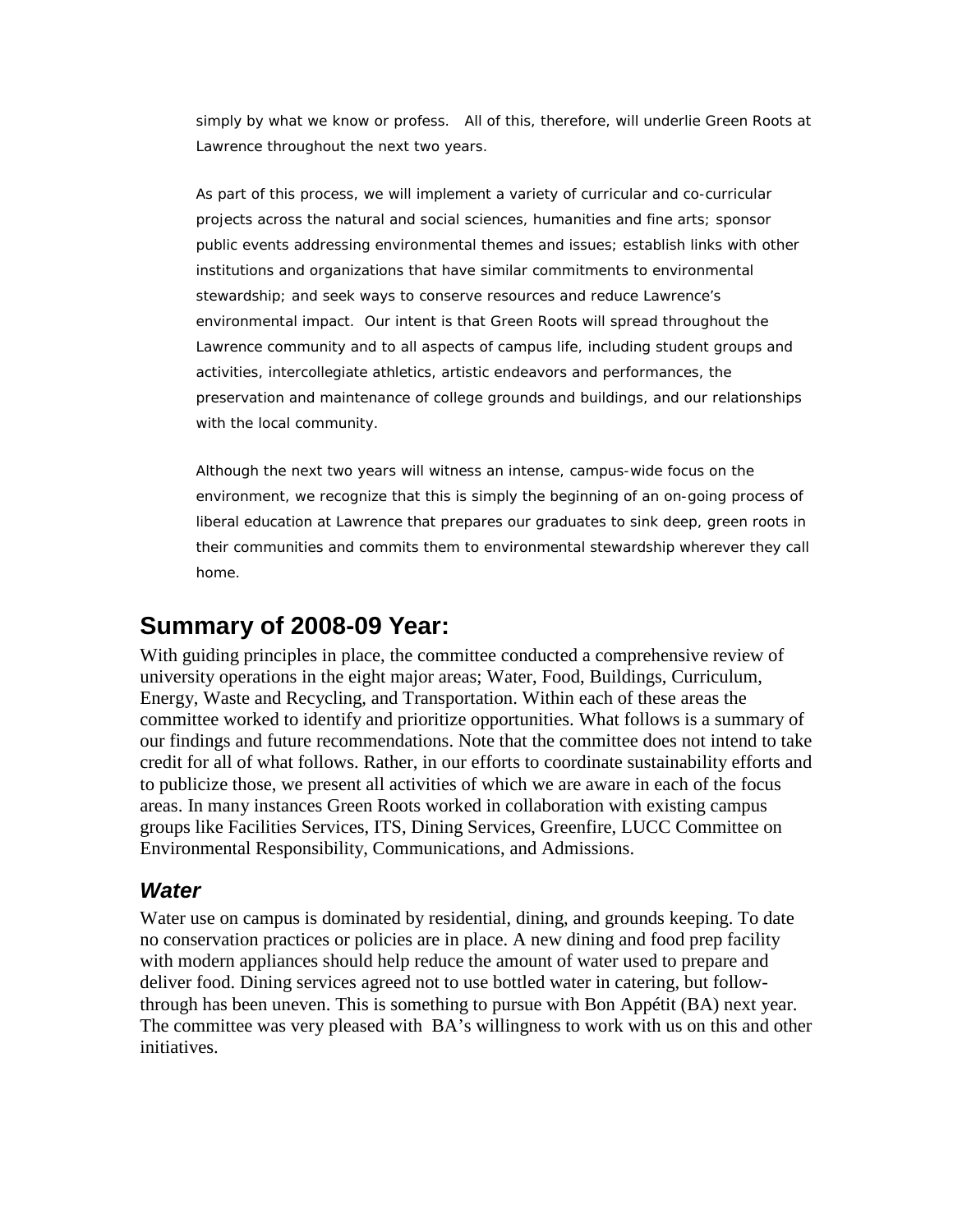The main residential uses of water are in showers, laundry, and flushing toilets. Toilets are replaced with low flow models (according to code) whenever renovations are made. Low-flow shower heads were explored, but it was noted that in the past low flow heads were removed and in some cases replaced with more luxurious showerheads by students. Further action on this matter was tabled. Upgrading washing machines to more efficient models would also help save water. Not all residence halls are metered which makes comparison between halls and identification of high use areas difficult.

The main buildings and grounds use of water comes in irrigating the athletic fields and the Sustainable Lawrence University Garden. Megan Bjella presented ideas about water usage on athletic fields, developed as part of an independent study project. At this time, the Athletic Department recommends against cessation of watering on athletic fields, because of the need to maintain high-quality and safe playing surfaces. However some fields like the softball and baseball fields will be not be watered during the summer because they will not be used for competition until the next spring. Football and Soccer Fields however need to be maintained throughout the summer. Other lawns around the campus are not watered regularly. SLUG has adopted a drip irrigation system for ½ of the garden with plans to expand after the River Walk construction is complete.

Future Work:

- Consider installation of low-flow shower heads
- Water meters in all residence halls o hold a water-saving contest between residence halls
- SLUG to go 100% drip irrigation

# *Food*

Appleton, WI is surrounded by a sea of agriculture. However, most of the fields are in commodity products like corn and soy or forage for dairy. Fortunately there are a number of local farms, orchards, and dairies in NE Wisconsin. Last year Dining Services (DS) estimated that approximately 8% of the food served in LU dining facilities came from local sources including the Sustainable Lawrence University Garden (SLUG). Last year SLUG supplied ~2200 lbs of produce to Dining Services. SLUG also helps DS divert nearly all kitchen prep waste (~50lbs/day) from the landfill to SLUG's composting operation.

Next year LU will contract out dining services to Bon Appétit. In conversations with BA representatives and local managers they agreed to continue to support SLUG through purchasing of produce at market prices and to increase the proportion of locally-sourced food to as much as 20%. The new dining and food prep facilities within the Warch Campus Center will also bring new opportunities. Dining will be trayless, which studies have shown will reduce food waste, over eating, and water usage. New Energy Star appliances should also reduce energy and, as mentioned above, water consumption.

Future Work:

• Continued collaboration with Bon Appétit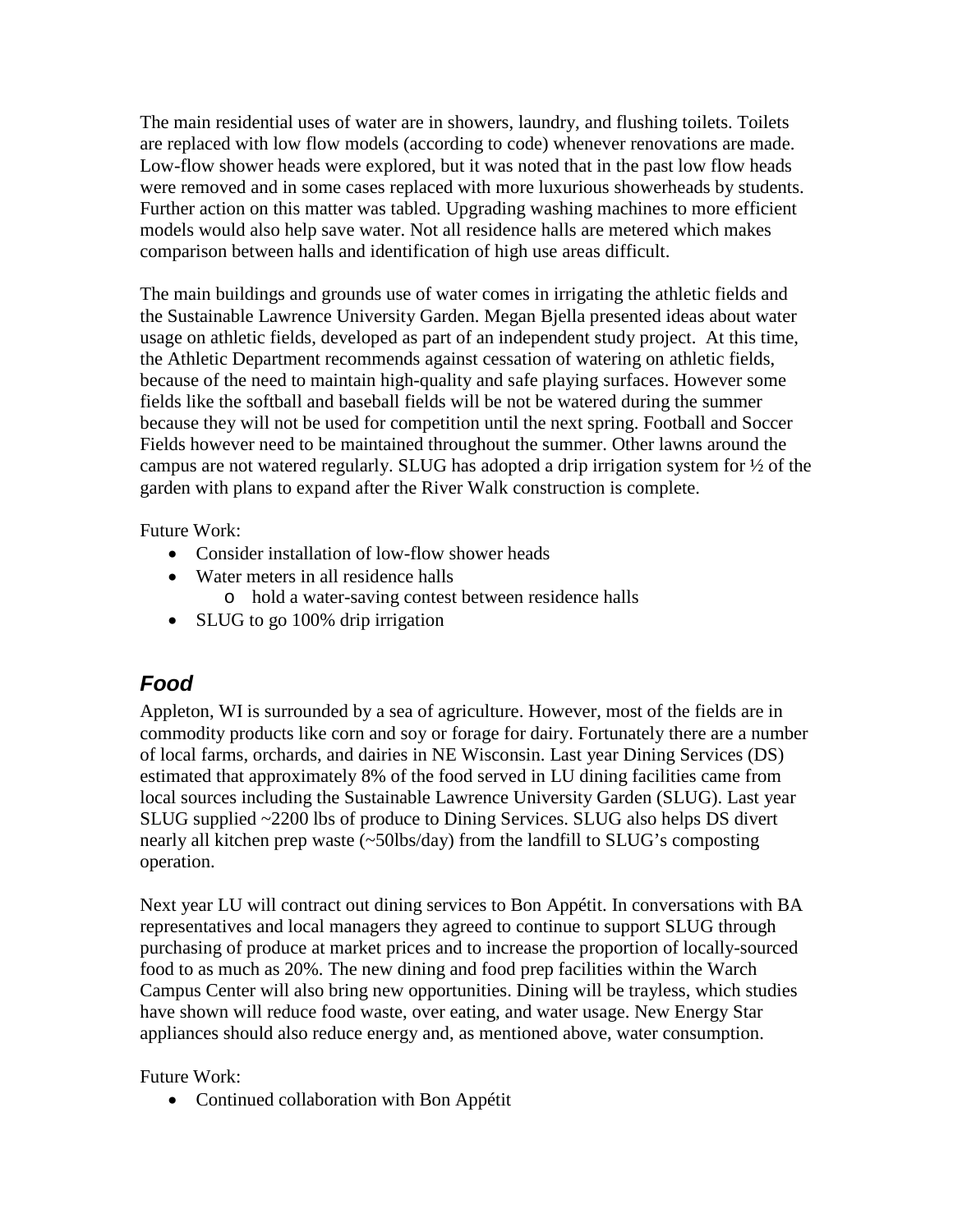- Expansion of composting program to include post-consumer waste
- Continued collaboration with students in SLUG to maintain strong garden program and connection with Fox Cities Community Gardens Partnership.

## *Buildings*

During the 2008-09 academic year, Lawrence did not have any LEED-certified buildings or a policy about sustainable building. The Warch Campus Center was under construction, but was not yet complete. The recent financial crisis shifted attention away from longterm planning issues towards more immediate considerations. This area was not a priority for Green Roots in 2008-2009.

Future Work:

- Develop a policy that can be used to guide new campus construction and renovation according to sustainable principles
	- o Learn from/document the WCC LEED process
- Revisit recent remodels like Youngchild to see if it is LEED equivalent.

# *Curricular and Co-curricular*

When Green Roots began in Fall 2008, the Environmental Studies program was well established and included cross-listed contributions from 11 different departments. The chemistry department added two cross listed courses for the next academic year. Freshman Studies has a history of occasionally including works with an environmental focus, most recently *A Sand County Almanac* by Aldo Leopold. Marcia Bjornerud's *Reading the Rocks* had already been selected for the 2008-2009 Freshman Studies syllabus and was renewed for the 2009-10 year.

Co-curricular "green" programming on campus was haphazard and highly dependent upon the interests of particular faculty members, student groups, and speakers. The one constant event year after year was Greenfire's tradition of hosting an Earth Day celebration. Last year, Green Roots expanded Earth Day into an Earth Week with five days of themed activities (see below). Green Roots member Jess Vogt, also a member of Greenfire, served as a liaison between Lawrence's Earth Day events and the events at Habit for Humanity's ReStore on the east side of Appleton.

Green Roots Committee members Monica Rico and Andrew Knudsen served on the Committee on Public Occasions, helped select honorary degree recipient Virginia Steffensen Purdy '38, and suggested and reviewed next year's environmentally-themed Convo speakers. Green Roots also collaborated with Development on a Green Roots video contest. Lastly, by creating and maintaining the web site and blog and by hosting several community meetings, Green Roots raised awareness about environmental issues on campus generally.

Future Work: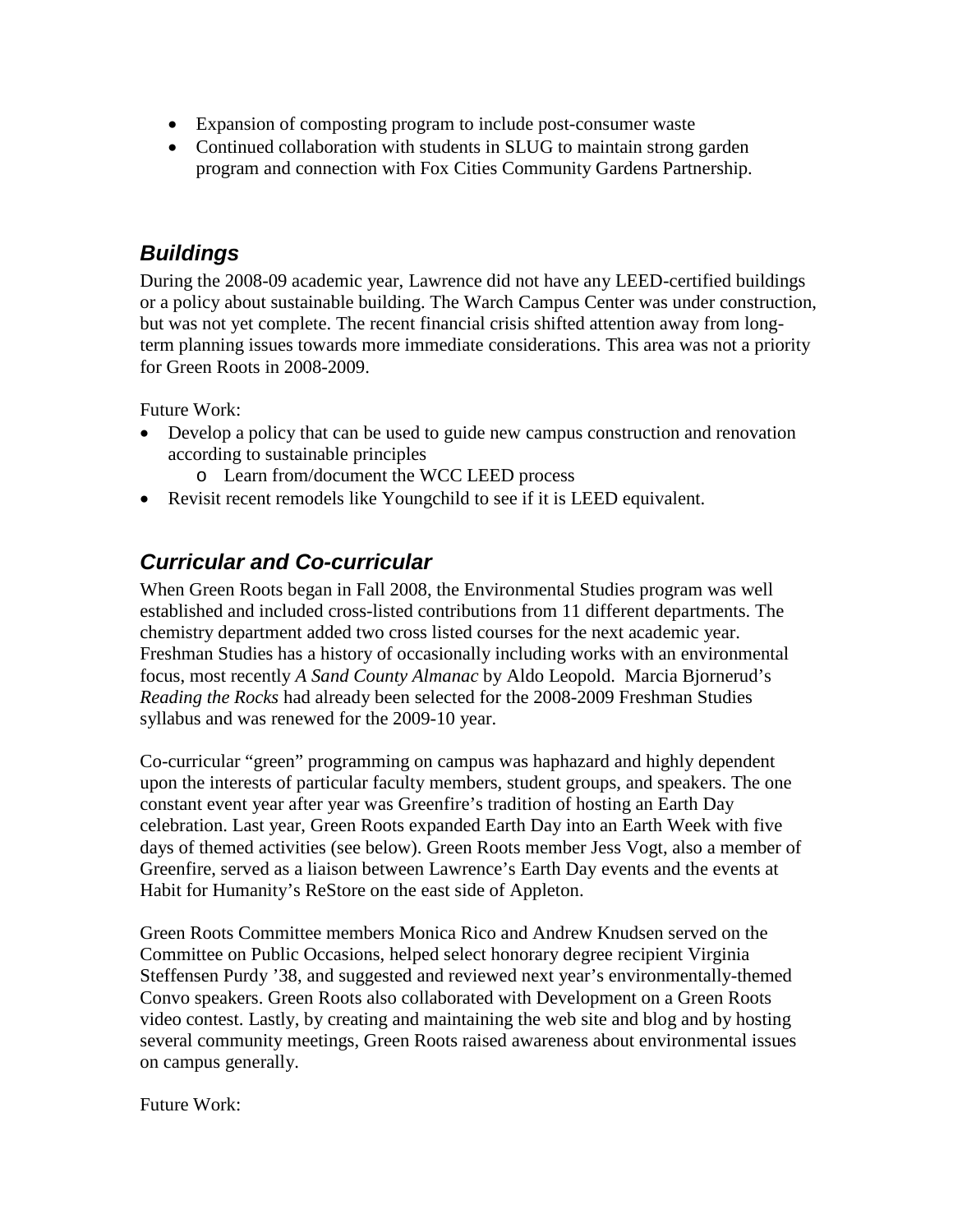- Follow up on the possibility of a "community read" project;
- ENST 300: Symposium on Environmental Topics will focus on sustainability and college campuses
- Collaboration with Government Department to include environmental speakers as part of Winter and Spring Povolny Lecture series.

### **Presentations about Green Roots**

Campus-wide Town Hall meetings in Fall and Spring Presentation to Board of Trustees Presentation to Alumni Board Presentation to Founders Club Presentation to Boynton Society Lunch at Lawrence Presentation

### **Sponsored and Co-sponsored Events**

*Spoerl Lecture Series in support of ENST 300: Environmental Studies Symposium – Water Wars*

January 13 "How Can Lessons from China and Wisconsin Help Us Improve Conservation on Private Lands?" Jeb Barzen

January 20 Great Lakes Water Compact: Now What?" Peter Annin

February 3 "Water is for Fighting: Water Conflicts and Crises in China and the US" Jennifer Turner

February 11 "What China is Doing Right Environmentally" Phil McKenna LU 99

### *Earth Week Events and Speakers*

April 20: Food and Agriculture Day

- Hands on Gardening with SLUG
- Welcoming Remarks and conferral of honorary degree to Virginia Purdy (LU '39)
- "Food vs. Agricultural Biotechnology" by Andrew McCann

April 21: Waste Reduction Day

- "Mount Trashmore" a visual display of waste and recycling at LU facilitated by Residential Life staff
- "Where Does Your Waste Go?" An Overview of the Outagamie County Solid Waste and Recycling Facility followed by
- ["The Story of Stuff"](http://www.storyofstuff.com/) by Annie Leonard

April 22: Global Climate Change Day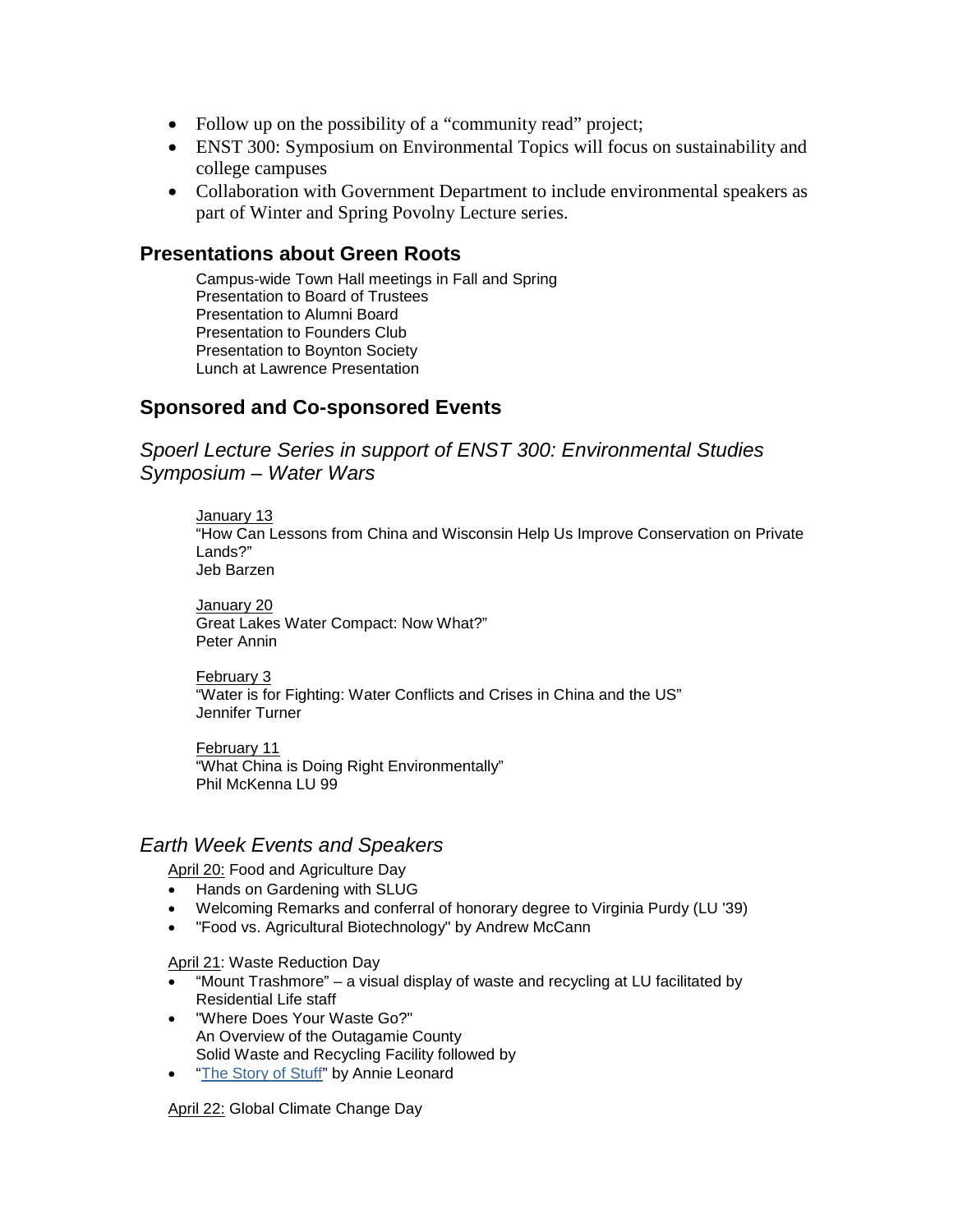• "Climate Feedbacks and Greenhouse Gas Emissions in Northern Peatlands: Meltdown of the Great White North" Jeffrey White

April 23: Environmental Art Day

- "Primitive Ways in an Accelerated World" by Patrick Dougherty
- *Also sponsored Student Art Projects in ART 570: Advanced Sculpture*

April 24: Green Music Day

• Lawrence University Wind Ensemble "Music for Sea and Sky" Directed by Green Roots member Andrew Mast

### *Other Speakers:*

February 3 "A Cenozoic History of Atmospheric Carbon Dioxide" Mark Pagani

#### April 27

"Medical Geology: The Interface between Environmental Engineering and Public Health: Case Studies from the Urban Environment" Dan Brabander

#### May 4

"Thinking Like a Homeowner: An Environmental Ethic for the Twenty-first Century" Gregory Summers

May 20 "Rich Food for All People" Will Allen

## *Energy*

As with most campuses that are in excess of 100 years in age, the HVAC system is complex and consists of modern new systems and older ones that have been updated over the years. Much of the focus of facilities services in the past few years has been on moving to a decentralized boiler system that is more efficient and engaging in energy conservation measures such as updating windows and lighting in campus housing as spaces are renovated.

One problem with the Lawrence University system is that few individual buildings are metered, so only an aggregate view of energy consumption is possible. Nonetheless we can establish some gross benchmarks for future comparison.

In 2008 we consumed 1,335,958 therms a year from natural gas for heating this amounts to 1,335,958 therms X 12.1 lbs  $CO_2$ /therm = 16,165,091 lbs of  $CO_2$  or 7,348 metric tons. (Conversions and Emissions factors from EIA). We also consumed 12,826,927 kWh of electricity and this amounts to 12,826,927 kWh X 1.64 lbs  $CO_2/kWh = 21,036,160$  lbs  $CO<sub>2</sub>$  or 9,562 metric tons. So total HVAC emissions are 16,910 metric tons of  $CO<sub>2</sub>$ .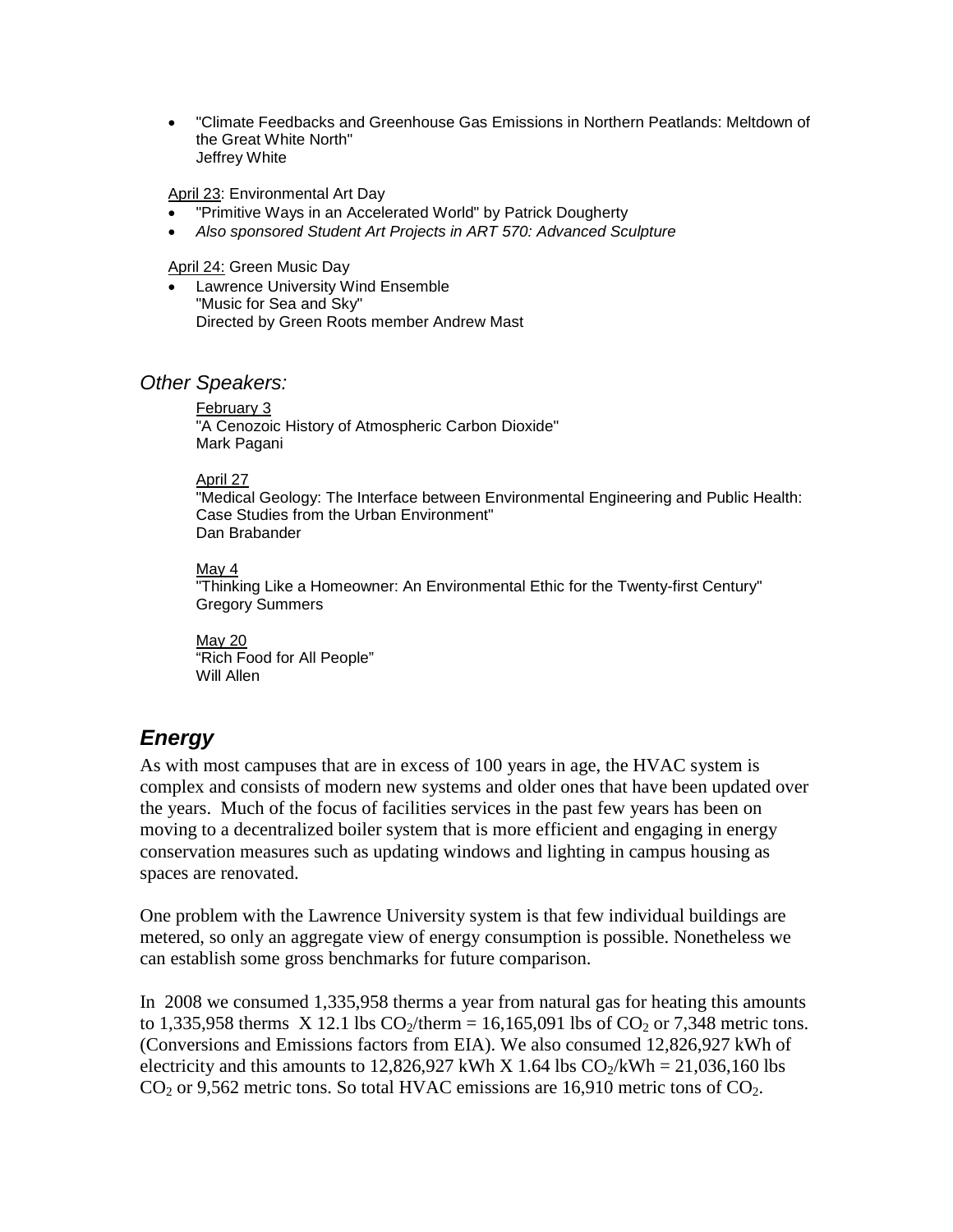In comparison to future years we need to account for the square footage of building space in addition to the weather. In 2008, the number of heating degree days was 8266. One heating degree day unit (HDD) is given for each degree that the mean temperature is below 65 degrees F (Geer, 1996). The aggregate square footage of campus buildings was 1,357,000 or 1.357 million sq. ft., So the natural gas consumption per million sq. ft. per HDD is  $1,335,958$  therms/ $(1.357X8266) = 119$ .

Likewise, electricity consumption per million sq. ft per Cooling Degree Day (CDD) is  $12,826,927 / (1.357X664) = 14,235.$ 

Without more detailed reporting it is difficult to determine which buildings are the least efficient and therefore which ones might be most cost-effective to improve. A priority of facilities services should be to eventually meter all buildings on campus. Doing so would not only allow Facilities Services to track individual building, but can also allow creative energy conservation incentives like competition between dorms, where each dorm's energy usage could be displayed on a website for easy comparison. A display in the common space of each dorm would also serve as a reminder of how much energy is being consumed. Research has shown that this type of feed back results in 5-10% savings in energy usage, simply because people can see what they are using in real time (Darby, 2006). This is especially important for students who do not get a monthly bill to connect them with the impact of their lifestyles.

Green Roots, in consultation with facilities services, focused its efforts on developing a policy for temperature set points in academic buildings (See Appendix). The LUCC committee on environmental responsibility also endorsed a similar policy for dormitories. Together these measures should save an estimated 6-8% on our energy consumption over the next year. The change in academic calendar for next year is estimated to reduce consumption by an additional 5%.

Another major energy use on campus is computers and related equipment. In working with Instruction Technology Services and the Technology Advisory Committee the following changes have taken place. Computers in residence halls go into "stand-by mode" after 30 minutes; those in academic buildings go into stand-by twice a day 6 a.m. & 8 p.m. In another effort, the faculty was encouraged to give up their office printers. Unused printers plugged in still use some power and ink cartridges dry rapidly in infrequently used printers creating more waste.

Future Work:

- Develop a series of BMP for office/room heating and cooling.
- Residence Life training (heating/cooling, recycling, etc.)
- Work with Greenfire on a vampire elimination campaign
- Continue exploring possibility of wind power at Bjorklunden
- "Turn it off" campaign with stickers on bathroom and other switches not already on motion sensors.
- Meter all dorms and academic buildings\*
- Put Music and Drama center on own boiler\*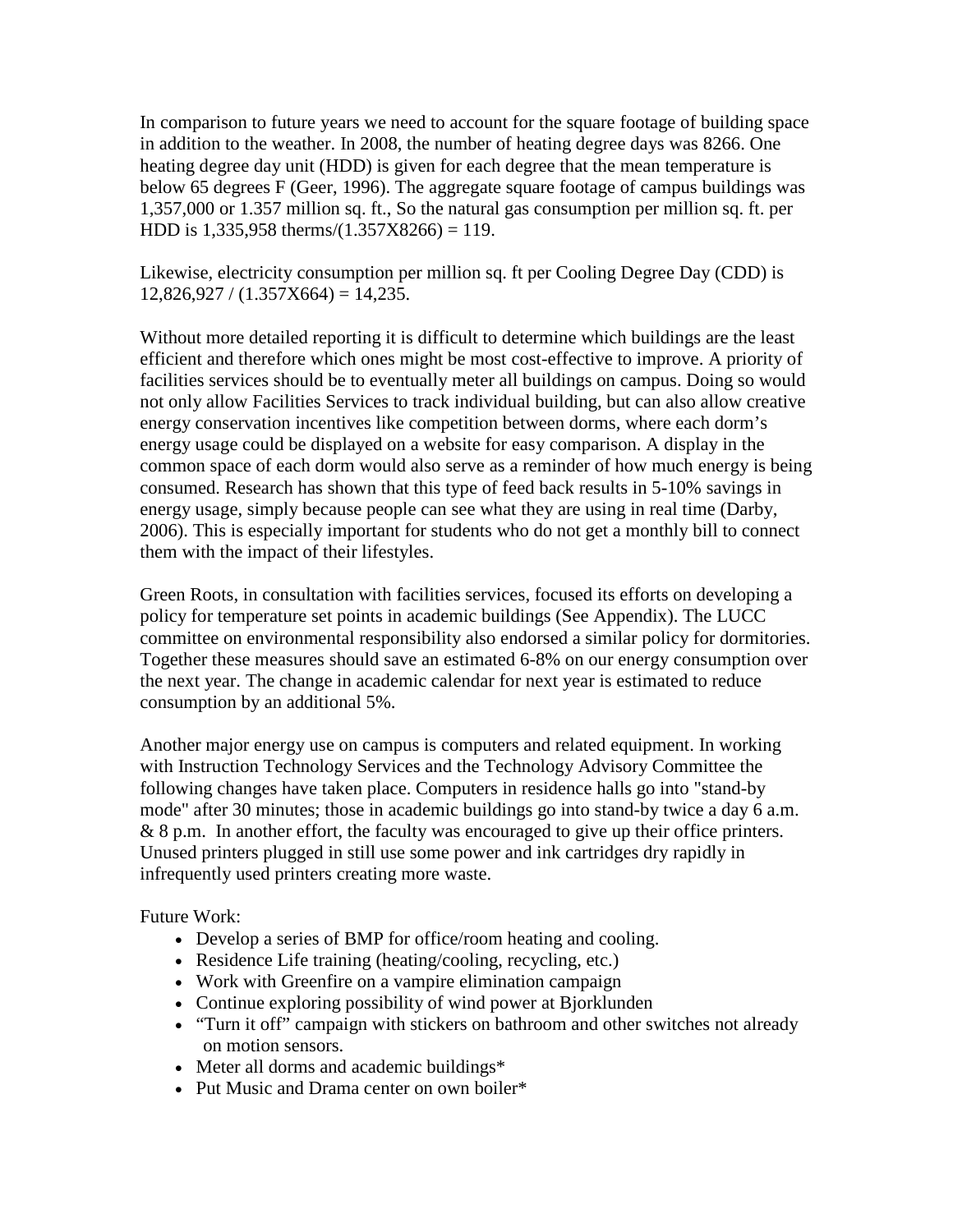- Upgrade air handler in Science Hall\*
- Upgrade lighting in library more timers/motion sensors\* \* Requires investments in infrastructure

## *Waste Reduction and Recycling*

A popular mantra than can be applied to any resource is Reduce, Reuse, Recycle. The order of the mantra is important for reducing the amount of consumption is the most effective environmentally.

#### Reduce:

We focus here on efforts to reduce paper use on campus. Other reductions such as energy, food, and water are discussed in their own sections. Last year we estimate that the campus purchased 4590 reams of paper. The print shop alone used 1500 reams. Though there was not a concerted paper reduction campaigns *per se*, various offices were phasing out paper in an effort to cut costs and/or increase convenience. For example:

- o Library printers and computer labs were configured to go doublesided and most copiers on campus can do double sided.
	- All new/replacement printers will be double-sided capable
- o Printer release monitors installed in Library as a pilot
- o Course catalogs won't be printed (saves ~180 sheets X1500=270,000 sheets)
- o Combined report on Giving/President's report (saves ~10sheets X24,000=240,000 sheets)
- o Tried a program-free concert
- o Recipients of *Lawrence Today* can opt to receive this publication electronically.
- o Admissions is committed to "paperless" review of student applications (savings ~25,000 sheets)
- o A few courses have gone paperless with all documents and assignments disseminated, collected, and graded electronically.

We estimate that the above changes will save approximately 525,000 sheets of paper next year.

We have also taken steps to increase the amount of "green" paper on campus. For example, the environmental studies department uses 100% post consumer recycled paper for its printing, but is unique in that regard. To move the entire campus to 100% post-consumer recycled paper (~\$0.54 more per ream) would cost an estimated \$2300. To move to 30% post-consumer paper (~\$0.40 more per ream) it would cost approximately \$1800. *Lawrence Today* is now printed on Forest Stewardship Certified (FSC) paper manufactured w/in 100 miles of our printer.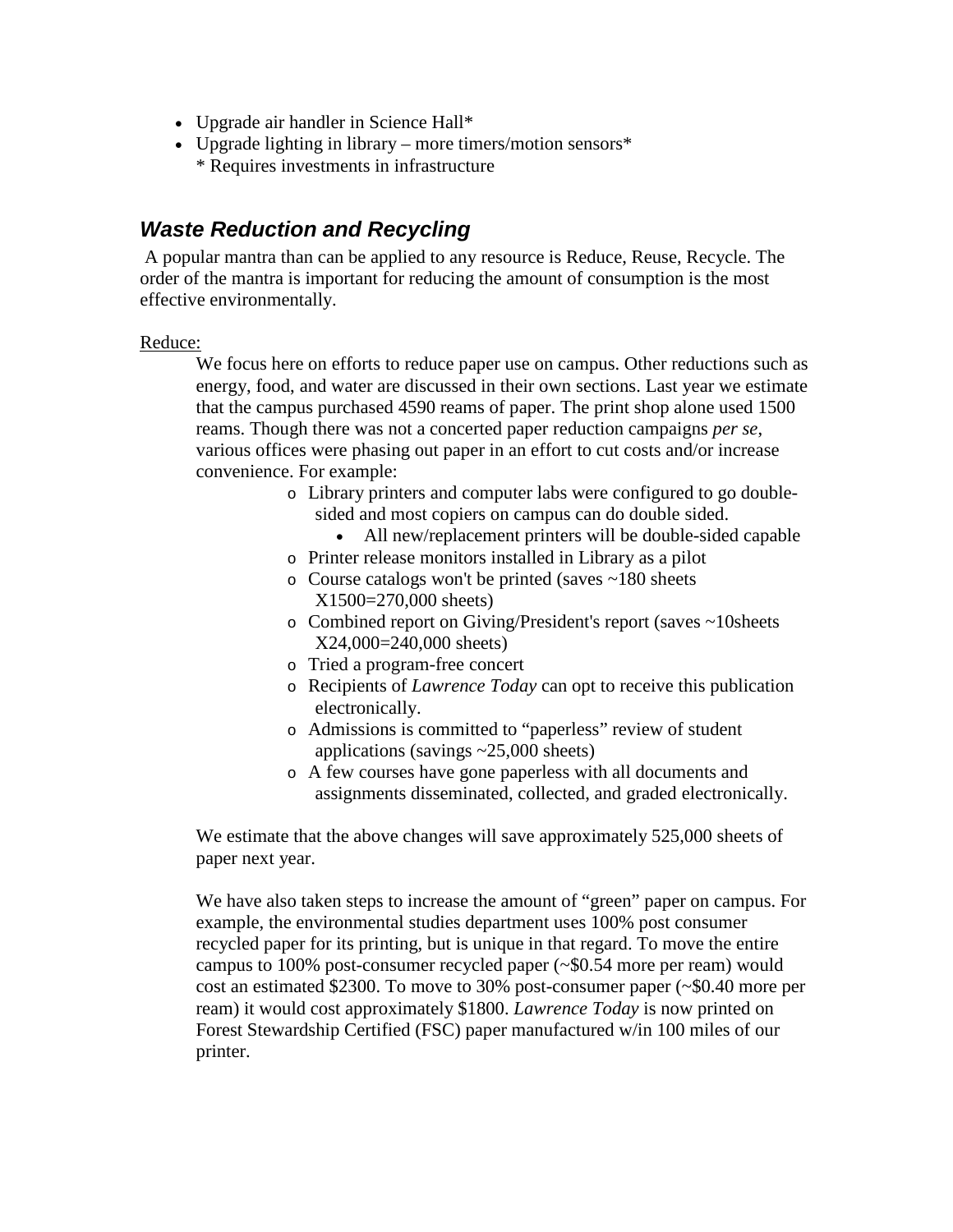Future Work:

- Faculty education on double-sided printing
- Work with Honors committee to accept double sided honors projects
- Follow up with the registrar on getting rid of paper notifications; they can't generate these automatically b/c of software issues, but could they simply attach the document that they print out as an email instead of printing it out?
- Adopt use of recycled paper campus wide\*
- Electronic submission of tutoring reports from the CTL
- Lower print runs for Conservatory programs \*Requires monetary investment.

### Reuse:

Opportunities for reuse are somewhat limited. Computers are routinely cycled through the faculty and student labs. Many faculty allow students to use the back of already used paper for assignments. Central Services (CS) makes scratch pads out of unused print runs.

Future Work: GR is trying to set up a mechanism by which old flyers can be sent to CS to be bound and cut into scratch pads. The campus in general should be educated about the availability of the scratch pads.

### Recycling:

At Lawrence University we have been recycling for at least 10 years. Lawrence University recycles all paper products as well as glass, aluminum, and plastics. LU uses Waste Management (WM) as their waste and recycling hauler. Last year we generated 18,810 cubic yards of waste, of which 5975 yards was recycled material. Our waste diversion rate is therefore 32%. Last year WM went to single stream recycling, and GR has been working with Greenfire, Sara Groton of Facilities Services, and Student Life to develop a new streamlined recycling plan for campus which should be in place by this fall. LU contracts with an outside vendor for disposal and recycling of old computers and consumer electronics.

### Future Work

- Work with Greenfire and Residence Life on recycling campaign
	- o educate campus about single stream recycling
	- o develop Campus Center recycling center for old cell phones, etc.
- New Campus Center and disposables: follow up on report from Megan Bjella and commitments from Greg Griffin about not using plastic bags, reusable to-go containers
- Double check on reputation of our electronics recycler.

# *Transportation*

For 2008-09, Lawrence ran shuttles to Woodman's and the mall. The University paid for student parking in the downtown parking ramps as a temporary measure to alleviate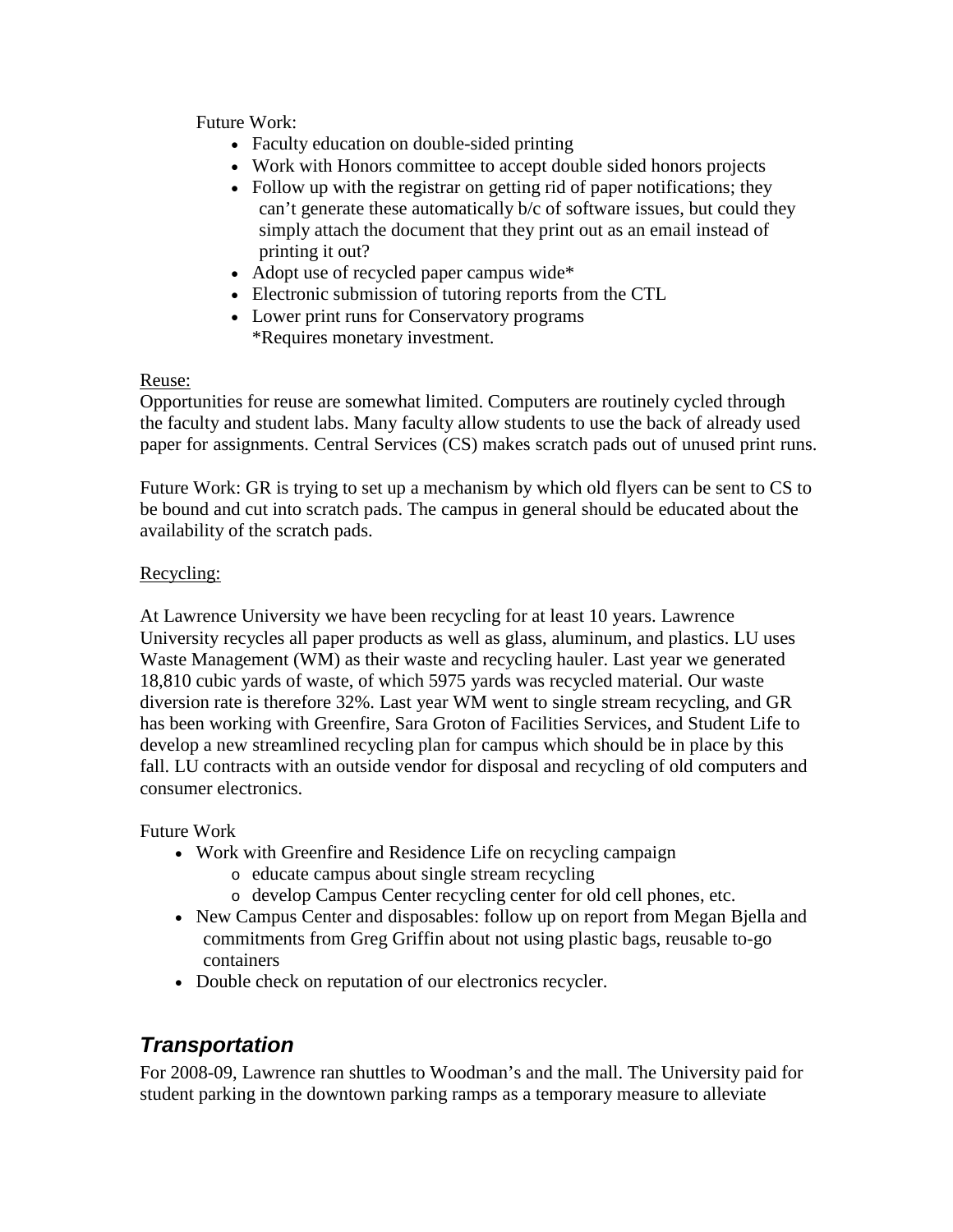pressure on 24-hour student parking during the construction of the Campus Center. There were no measures in place to encourage carpooling or transit use. However, Hayley Vatch '09 started the LU Bikes program with funding from the Class of '65 Grant. Ten bikes, helmets, and locks can be checked out with a LU ID. The program has been successful, with 208 uses in the first 15 days. The program will be expanded next year and based in the Warch Campus Center.

GR explored the possibility of a student-fee funded "pass" that would, for between \$3-\$5 per student, allow that student unlimited rides on Valley Transit. This proposal would require action from LUCC. The Environmental Committee and the Student Welfare Committee have both discussed the idea. The entire council also discussed the idea and rejected it, because buses do not run frequently enough to be convenient and do not serve the places that students frequently go. GR will continue dialog with Valley Transit to see if routes can be modified.

Stephen Flynn '09 gathered data on the reasons why students bring cars to campus. As a result of his work, LUCC decided to run more shuttles to the mall and Woodmans. The Parking Committee began developing a system of fines for parking violations. Campus Life began developing a website (in addition to the long standing ride board) for coordinating carpools that will be available to faculty, students and staff.

For 2009-2010:

- The expanded van service will be assessed in the middle of fall term.
- Parking ramp costs will again be charged to students as will passes for the 24 hour student spaces
- An area near the Banta Bowl will be reserved as free parking for students who do not need their cars often.
- GR may explore the "Zipcar" concept further.
- GR continue to explore routes with Valley Transit.

# **Other Areas:**

## *Grounds*

The following comes from Megan Bjella as part of her independent study and as a SLUG representative. The Lawrence University Grounds Department largely relies on sustainable practices designed to decrease reliance on chemical lawn applications for campus green spaces. Grounds Department workers over-seed and aerate the lawns frequently, mulch leaves, and have soil samples taken. Lawrence University outsources its minimal application of pesticides, herbicides, and fertilizer to TruGreen. Fertilizer and weed control are applied on an 'as-needed' basis—roughly once every other year, campus-wide. To increase its effectiveness, these treatments are applied in the fall, if they are applied at all. The fertilizer applied contains no phosphorus. Roundup is applied selectively, approximately twice a growing season, as needed.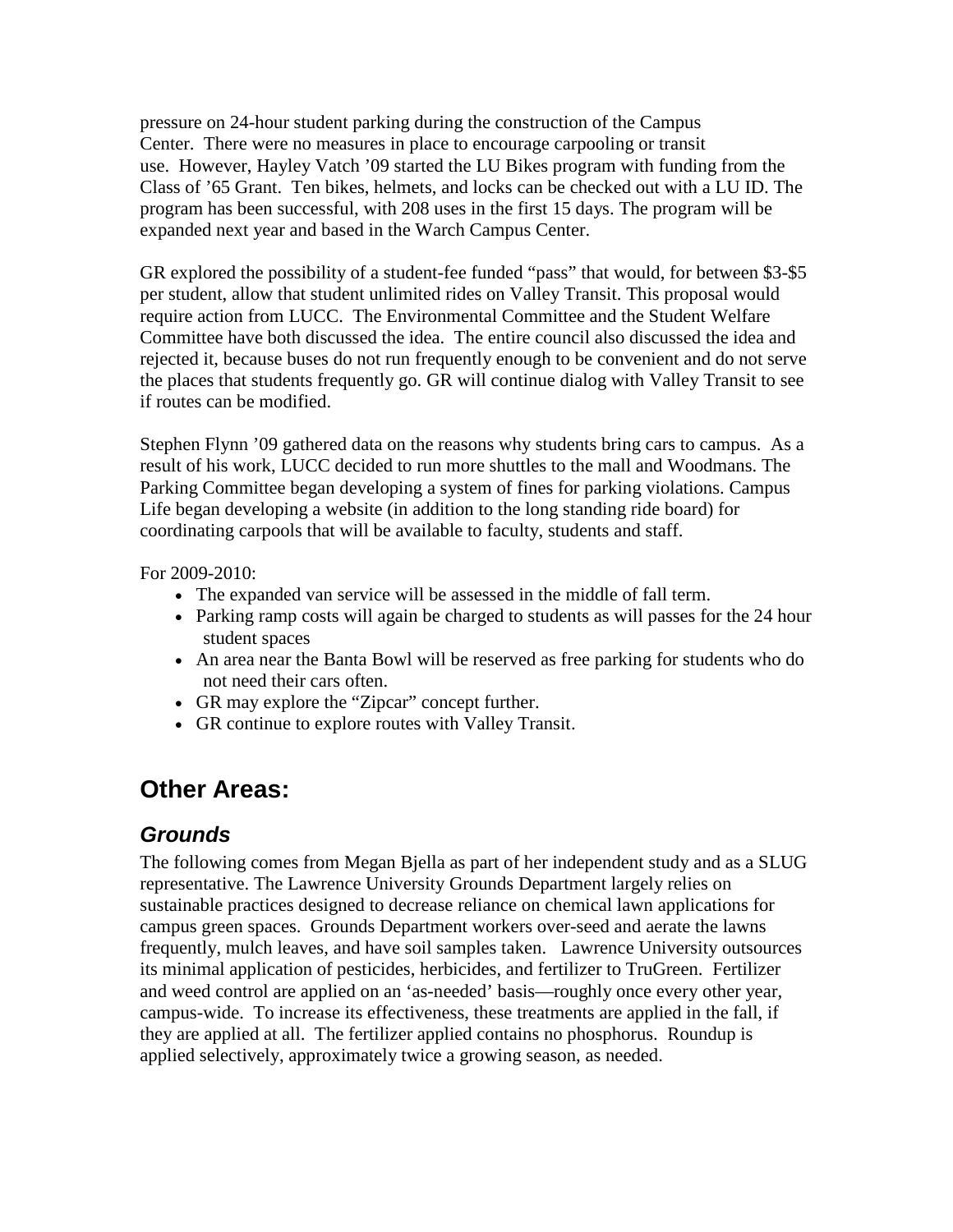Athletic fields on campus require considerable more treatment than the main campus green areas. For example, last year the Banta Bowl had 6 applications of fertilizer as well as 2 weed spot treatments. Though this is fewer treatments than previous years, it is still a considerable amount. The non-chemical lawn care program for athletic fields consists of aeration, over-seeding, and top-dressing with sand. This is supplemented by an aggressive watering schedule and regular chemical treatments. The athletic department notes that these fields have to be well maintained to ensure a safe, high-quality surface for athletes.

The baseball/softball fields are particularly problematic; though their seasons end in May, the fields continue to be maintained to the level necessary to facilitate practices. Since they are roughly twice the size of the Banta Bowl, these fields require a considerable allocation of resources and time. In the summer of 2009, the watering frequency was greatly reduced for these fields.

Future Work:

• Consider switching to TruNatural, TruGreen's 'environmentally friendly' line of lawn care products. It would be more expensive, but given the infrequency of lawn treatments, it may be a worthwhile investment demonstrating the college's commitment to sustainable practices. Facilities Services should investigate the feasibility of switching to this product.

# **References Cited**

Darby, S., 2006, The Effectiveness Of Feedback On Energy Consumption, Environmental Change Institute of Oxford University.

Energy Information Association (www. EIA.doe.org)

Geer, I. W., 1996, Glossary of Weather and Climate, American Meteorological Society, Boston, MA 272 p.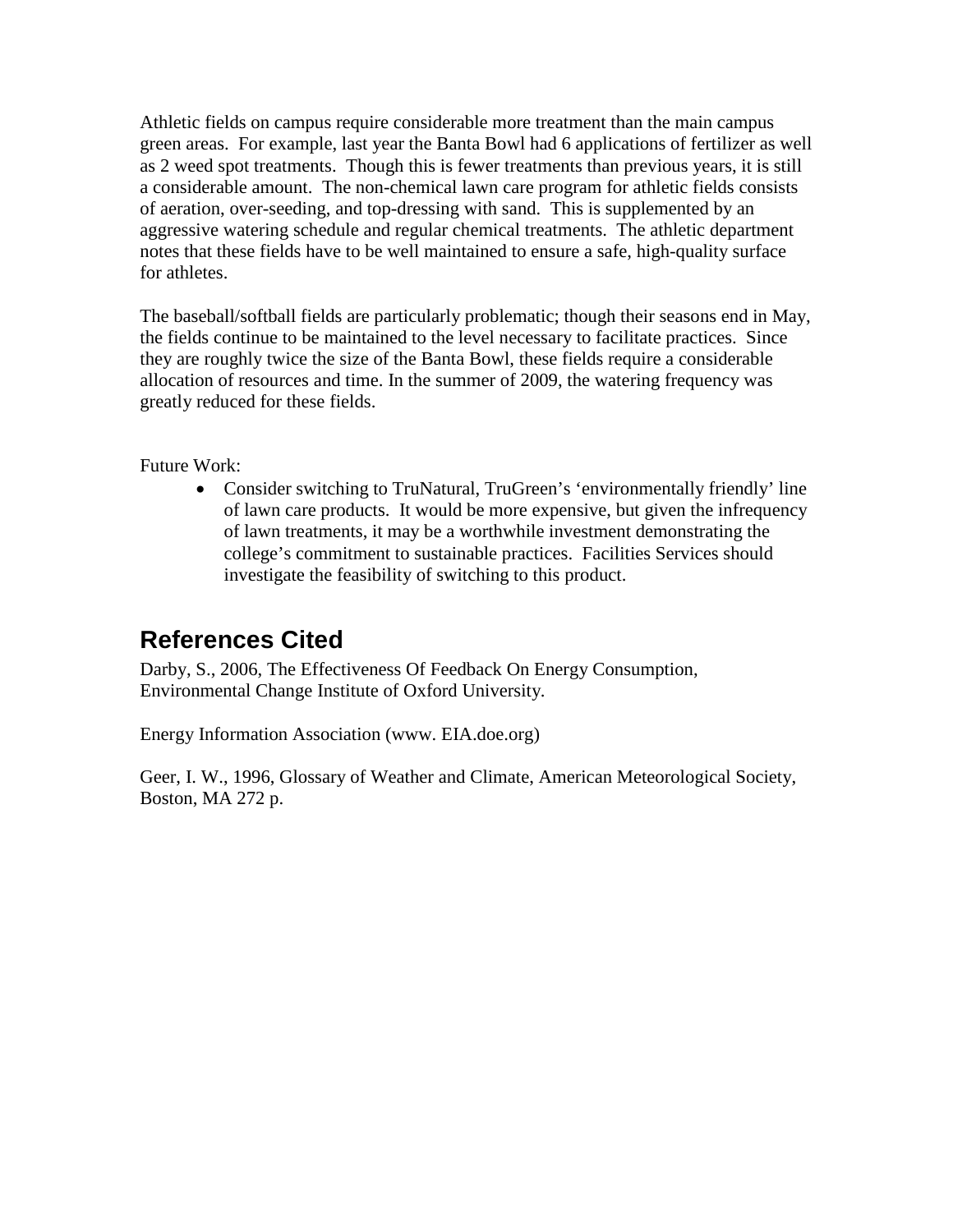# **Appendix – HVAC Policy**

To: Lawrence University Faculty and Staff

From: Jeffrey J. Clark, Faculty Associate to the President for Green Roots: The Sustainable Lawrence Initiative

Re: HVAC Energy Reduction Measures

The Green Roots committee would like to provide more information about the HVAC policy that was presented at the faculty meeting in February. The overarching objective of this policy is to reduce our use of non-renewable resources and our carbon foot print (carbon dioxide emissions). These are laudable goals in their own right, but in this difficult economic environment, cost savings are of paramount importance. It is our hope that money saved via this initiative might help ward off deeper financial cuts in other areas of the university. So we write here to appeal to your inner "greenness," whether that be in the environmental or monetary sense.

The policy presented at the faculty meeting was generated by the Green Roots committee in conjunction with Facilities Services (Physical Plant) and endorsed by the President's cabinet. The goals are ambitious and we recognize that it will take time and careful study to implement them. Many of you have identified issues related to such matters as the need to protect sensitive instruments and equipment. We thank you for this input as it will be used to identify 'sensitive' spaces and to craft future versions of an HVAC policy. We hope that what follows will help clear up any confusion and address many concerns.

The first phase of implementation, which we hope to begin by mid March, is to set the academic and administrative buildings at a constant temperature of 68 degrees. During this time Facilities Services will carefully monitor the temperature in all spaces and work to establish a consistent temperature day and night. They will also look for rooms that are outside of the set temperature and will be calibrating thermostats. There will be no diurnal temperature fluctuations at this time. Later this spring, Facilities Services will experiment with allowing the temperature to drop to ~65 degrees over the weekend to see how long it takes the buildings to cool down and warm back up. Over the summer the buildings will be maintained at 76 degrees with experimental warming to 80 degrees on the weekends.

As mentioned above, many spaces on campus house sensitive instruments, specimens, and collections. We ask that you work with your building coordinators and notify them as soon as possible if you have a 'sensitive' space. Also indicate what temperature regime would be needed to protect items, in those spaces keeping in mind the importance of reducing energy consumption. Facilities Services will review this list and no changes will be made until they are confident that they can work within the constraints of particular work spaces.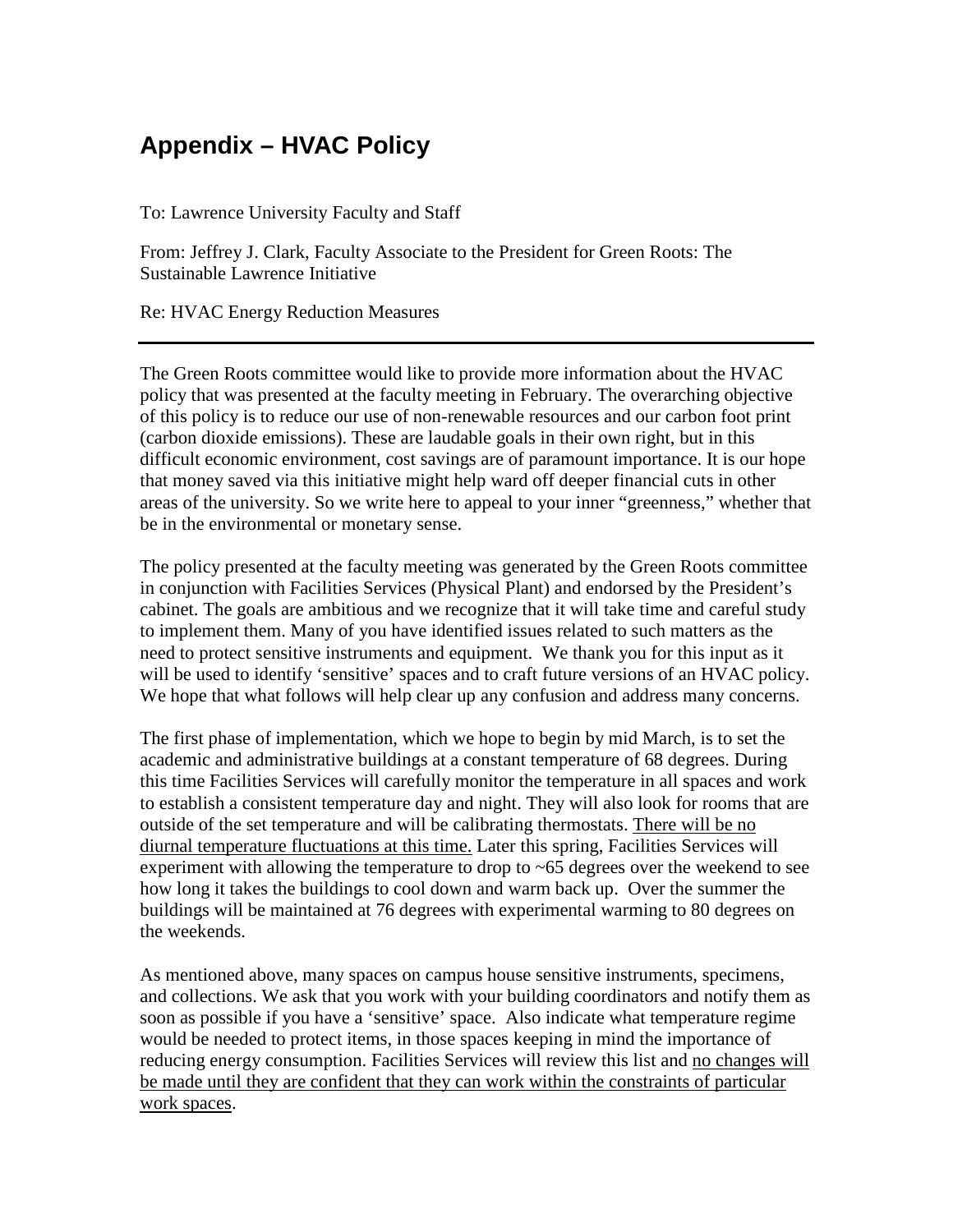The program will require everyone to make some sacrifices. It is important that this program is successful in maximizing energy savings. We will work to collect good data for future planning. We ask for you cooperation as we work to improve the efficiency of our operation, save natural resources, and reduce our emissions.